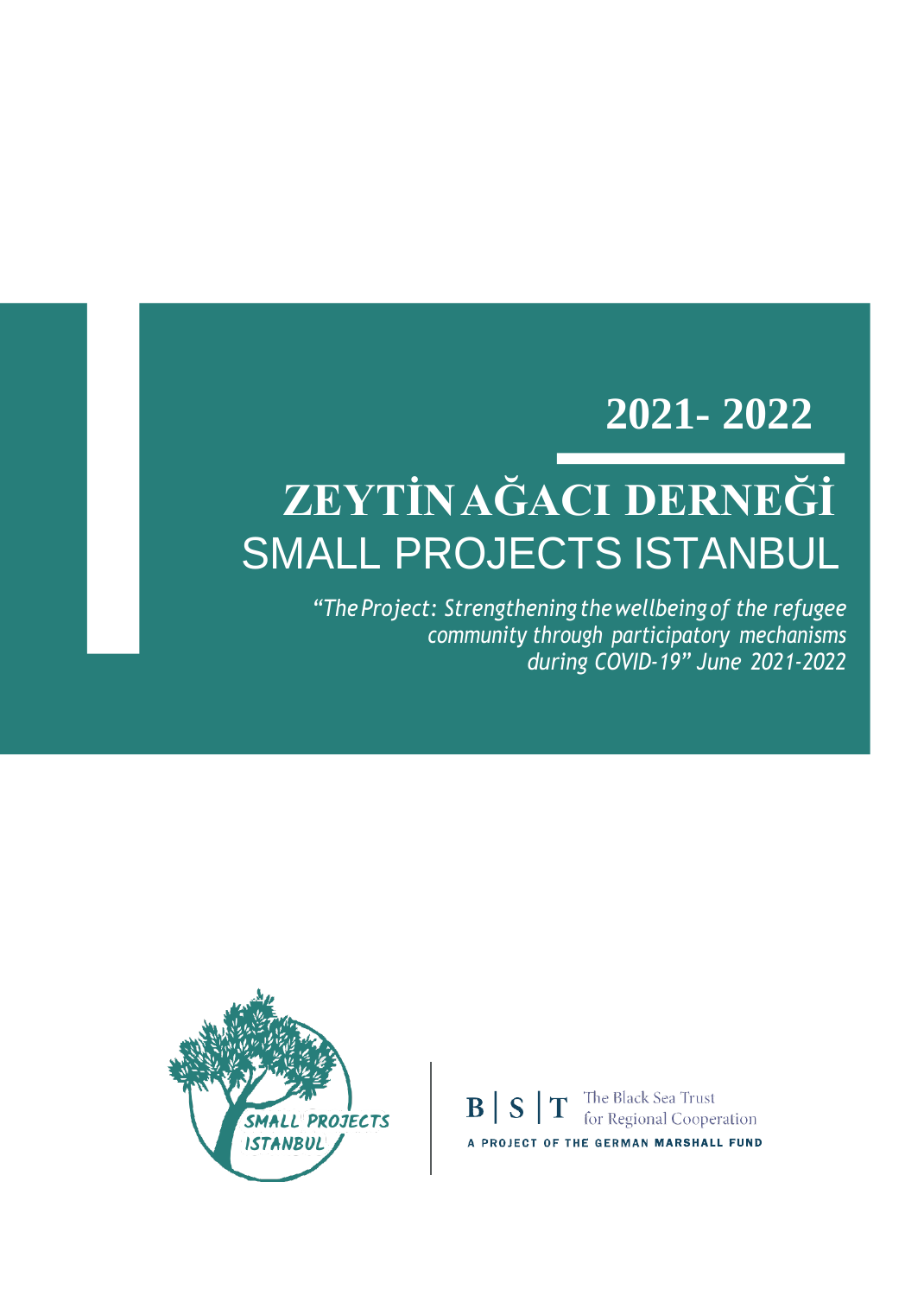### **ZEYTİN AĞACI DERNEĞİ** *(SMALL PROJECTS ISTANBUL)*

"The Project: Strengthening the wellbeing of the refugee community through participatory mechanisms<br>during COVID-19" June 2021-2022

Small Projects Istanbul SPI (Zeytin Ağacı Derneği), has been working closely with the refugee population in Istanbul since its establishment in 2015. The community has been continuously growing, currently reaching more than 800 members. Through an online group, these members maintain communication, get information, share questions and have discussions with each other. Every weekend, a topic to be discussed in the "Weekend Discussions" coordinated by the Community Outreach team online sharing platform by the interests and recommendations of community members, encouraging active participation and sharing.

The strong communication between Small Projects Istanbul and its community, with the support of **The Black Sea Trust Foundation**, has continued active citizenship focus with practices involving Syrian and other refugees who are under Temporary Protection as "The Project of Strengthening the wellbeing of the Refugee Community through participatory mechanisms during Covid-19". This project aims to tackle the services and rights of the SPI's refugee community (including law, health, education, employment, social aid services, public health) from the perspective of the issues and hurdles raised by COVID-19. The Project will be implemented between June 2021-2022.

#### **Activities Included in the Project**

- -Community Informing Activities
- -Activities Involving the Preservation of Well-being
- -Community Council Meetings
- -Children Council Meetings
- -Individual Protection Assistance

#### **Community Council Studies**

The purpose of the Community Council is to strengthen solidarity and social mechanisms for the local refugee community by creating a shared space for them to intercommunicate their remarks and recommendations concerning the challenges they face. Within this space, community leaders volunteer their time to discuss and make visible the social issues and events concerning their community.

It is believed that there could be an improvement of the services provided by NGOs, public and other institutions regarding inclusiveness, thanks to the participatory processes and feedback opportunities of the Community Council work.

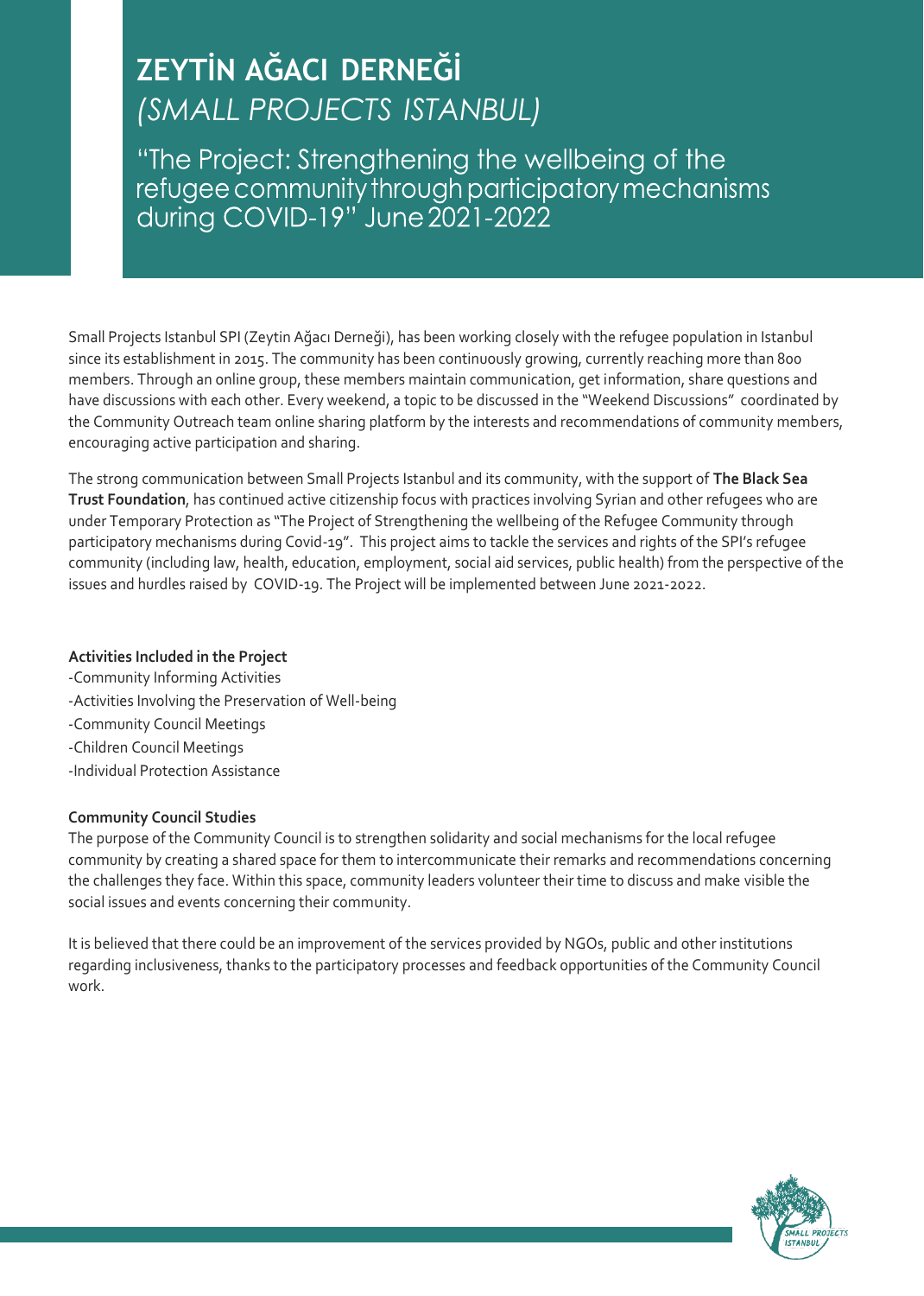#### **What Was Achieved in the First Community Council Meeting?**

The first research on the Community Council started in August 2021. During the period until April 2022, council members held four meetings.

Facilitated by the social worker and community focal points with Arabic-Turkish translation, topics such as nongovernmental organizations, Community Councils and their purposes, advocacy, volunteerism, and democratic participation were discussed. Other Communities and Refugee Councils that do similar work in Turkey were also studied. And the topics to be examined at each meeting were decided, with the participation of the council members. Lastly, Small Projects Istanbul Community Council research areas and the methods needed to increase the visibility of these studies were evaluated. It was decided that the results of the Community Council activities should be reported, including community informing activities, verbal and written feedback taken at the end of the activities (which involves the preservation of well-being) as well as the problems and suggested solutions faced by the Council members.

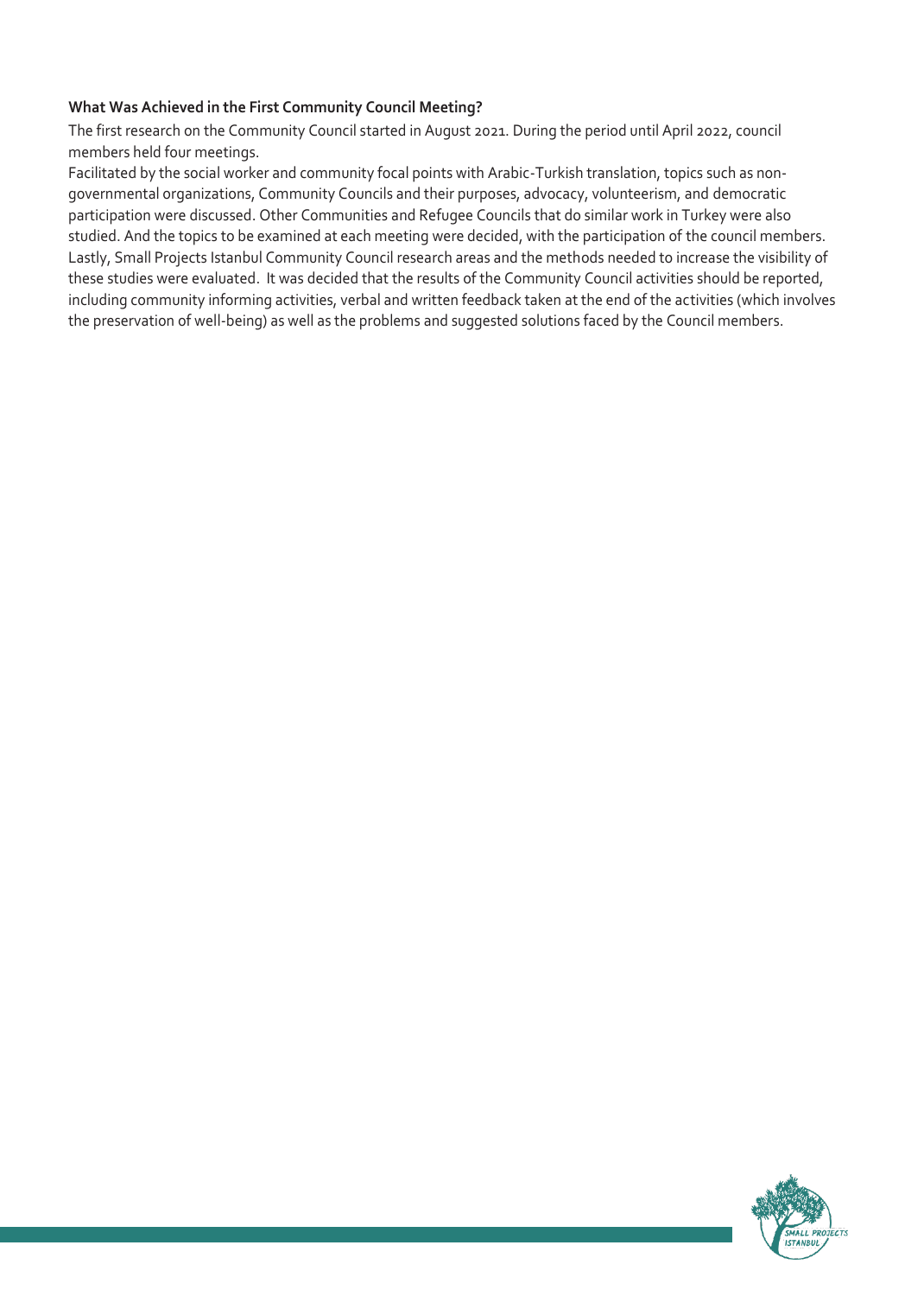## **ZEYTİN AĞACI DERNEĞİ** *(SMALL PROJECTSISTANBUL)* **RECOMMENDATION REPORT**

FEBRUARY - MARCH 2022 TERM

The outputs of the Community Council studies, which started in August 2021, were published as two reports. March was determined as the Community Solidarity Month, and the activities carried out during this month were managed by our community council members. In these activities, our council members conveyed the council's work, purpose and reports to the community, which were later held for discussion. This report shares the results of the Community Solidarity Month activities conducted by the council members.

Access to education can be defined as:

- Facilitating of foreign students and parents to access the complaints and feedback mechanisms in schools,
- Encouraging participation in education by facilitating arrangements about the high participation fee for the Foreign Student Exam and the validity period of the exam being one year,
- Making budget-friendly practices in school bus fees,
- Organizing more frequent programs by keeping the training programs shorter in courses such as İSMEK, Public Education Center,
- Providing financial or material support in education levels where material use is high, such as kindergarten,
- Free courses and additional classes in the primary school period,
- Having a separate education program for children with high academic success or special talents,
- Increasing reimbursed scholarship opportunities for university students

Legal Issues can be defined as:

- Facilitating the process of obtaining a road permit for foreigners,
- Arranging appointment systems for ID update and address registration processes
- Access to health can be defined as:
- Family Health Centers and Immigrant Health Centers inform and remind families about the vaccination period for of children,
- The appointment system in Immigrant Health Centers does not work regularly; renewal of the appointment system to solve the difficulties experienced in getting an appointment,
- Stricter control of both the wages and service quality of private clinics by the State,
- Health system to provide more affordable services for foreigners residing in Turkey with a residence permit

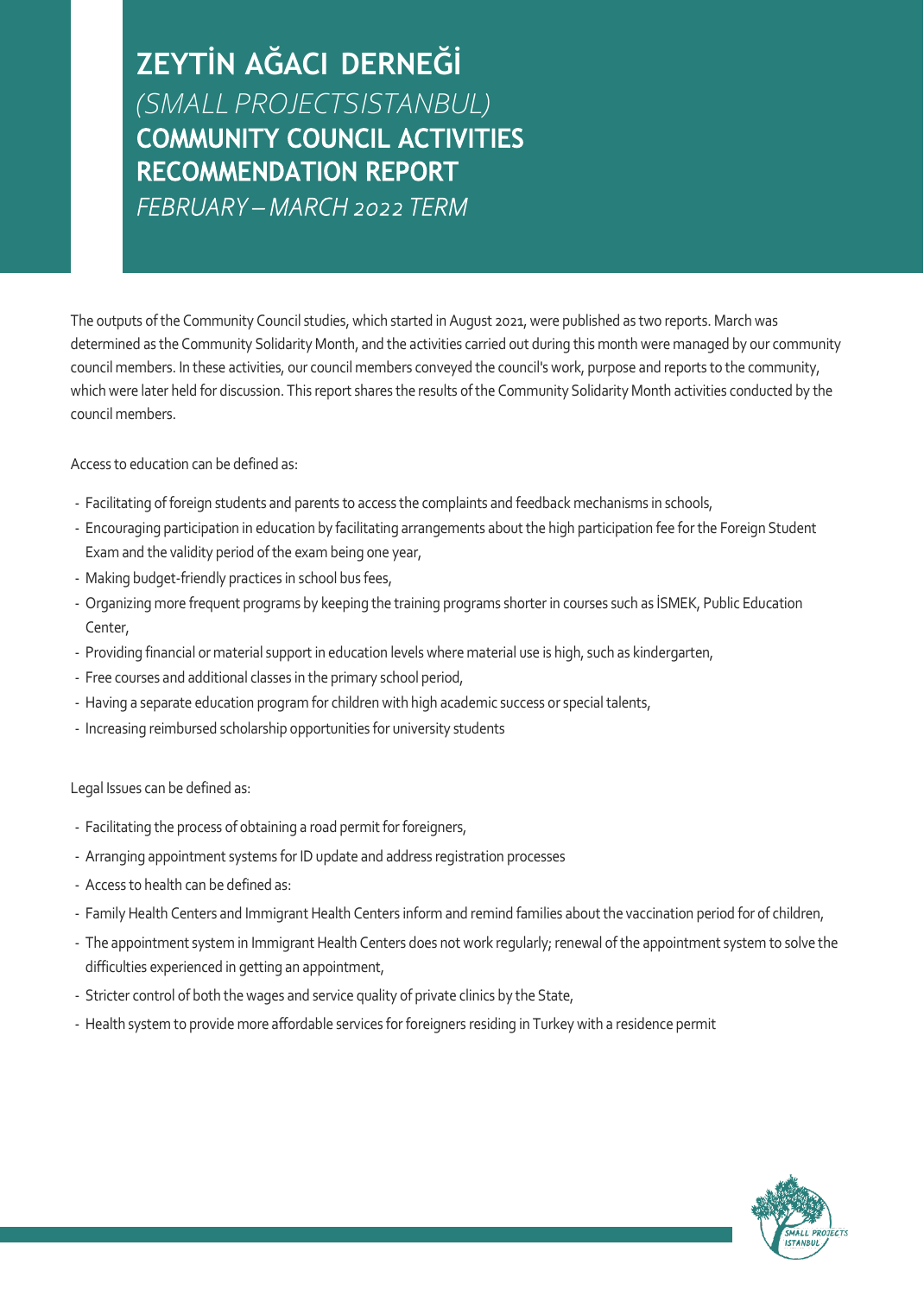Public Services can be defined as:

- Non-governmental organizations to carry out more in-depth studies with foreigners and follow up their needs regularly,
- Creation of employment areas for single women and people over 50 years of age

Social Cohesion Processes can be defined as:

- Conducting more regular reviews and checks of hate speech against foreigners on social media channels such as Youtube; imposing sanctions on discriminatory speech,
- More dissemination of activities and opportunities for the foreign community to strengthen relations with the Turkish people,
- Municipalities organize activities to increase interaction between children on special days such as holidays.

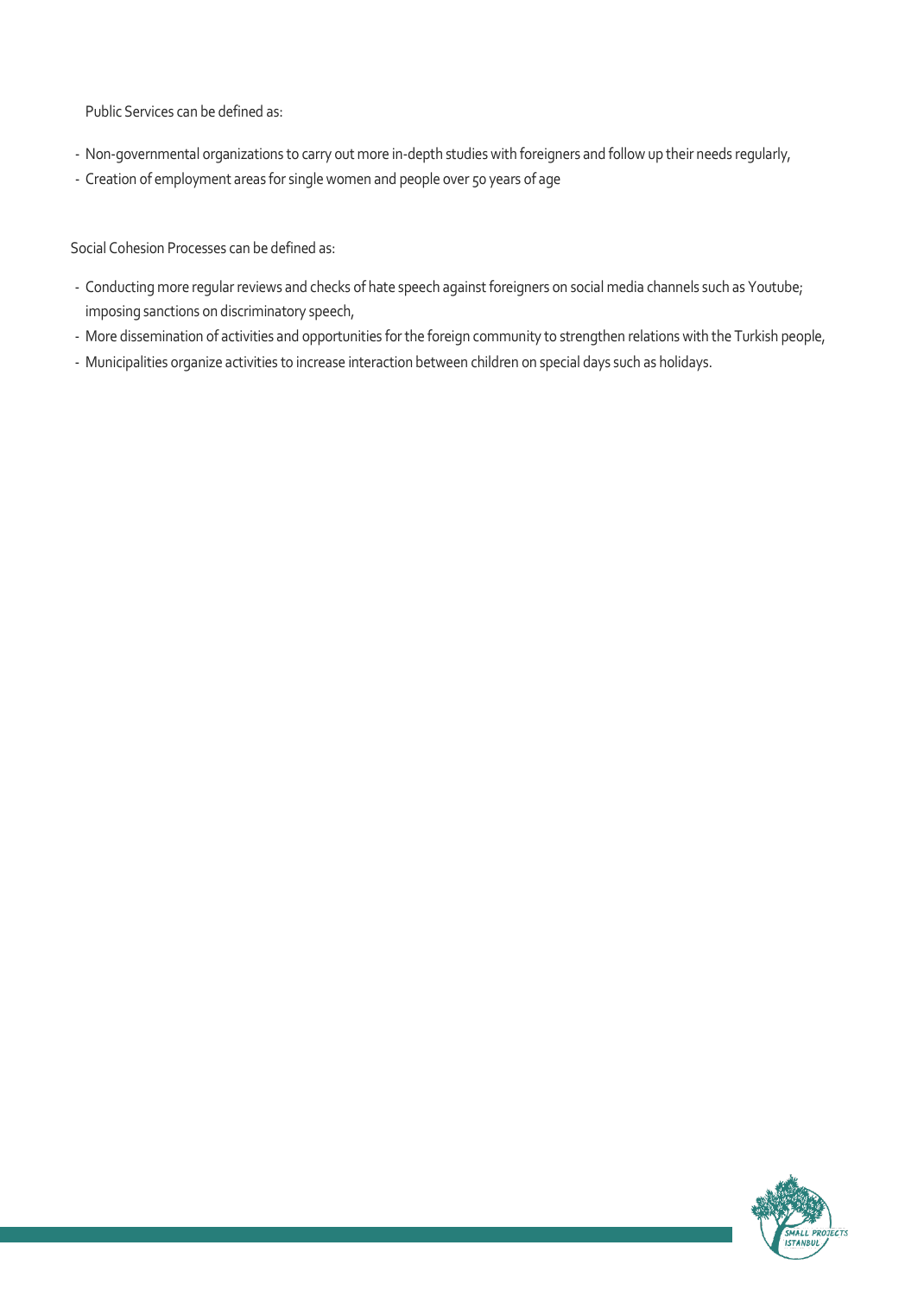**ZEYTİN AĞACI DERNEĞİ** *(SMALL PROJECTSISTANBUL)* **RECOMMENDATION REPORT** FEBRUARY - MARCH 2022 TERM

In August of 2021, the activities of the Zeytin Ağacı Derneği Children's Council started. In the Children's Council, the aim is for children to learn about their rights, have their skills developed and have their confidence and advocacy supported.

The Children's Council Meeting count between August 2021 - March 2022: 14

Total Number of Kids who Attended the Children's Council Meetings: 40 Distribution of the Children's Council attenders by age and gender:

|                     | Girls | <b>Boys</b> | <b>Total Number</b> |
|---------------------|-------|-------------|---------------------|
| Age 11              |       |             | 11                  |
| Age 12              |       | 8           | 16                  |
| Age 13              |       |             |                     |
| Age 14              |       |             |                     |
| <b>Total Number</b> | 23    | 17          | 40                  |

*\* 39 attendees were Syrian; 1 was Iraqi (12-year-old boy).*

#### *This report shares notes from the council work held with children.*

With the help of children a study was carried out to create slogans that would give short messages to the UN Convention on the *Rights of the Child.*

#### **Responses received from children when they were asked: "What is a slogan?"**

- *- "It could be something like opening the door of happiness" (Age 12)*
- *-"I think it's to write something on the news" (Age 13)*
- *-"It can convey pr explain something" (Age 12)*
- *-"To be able to easily remember and repeat something we have thought" (Age 12)*
- *-"Finding the easy part of a difficult situation" (Age 11)*
- *-"Announcement" (Age 11)*
- *-"To say something briefly" (Age 12)*
- *-"Phrases that direct people to do something" (Age 11*

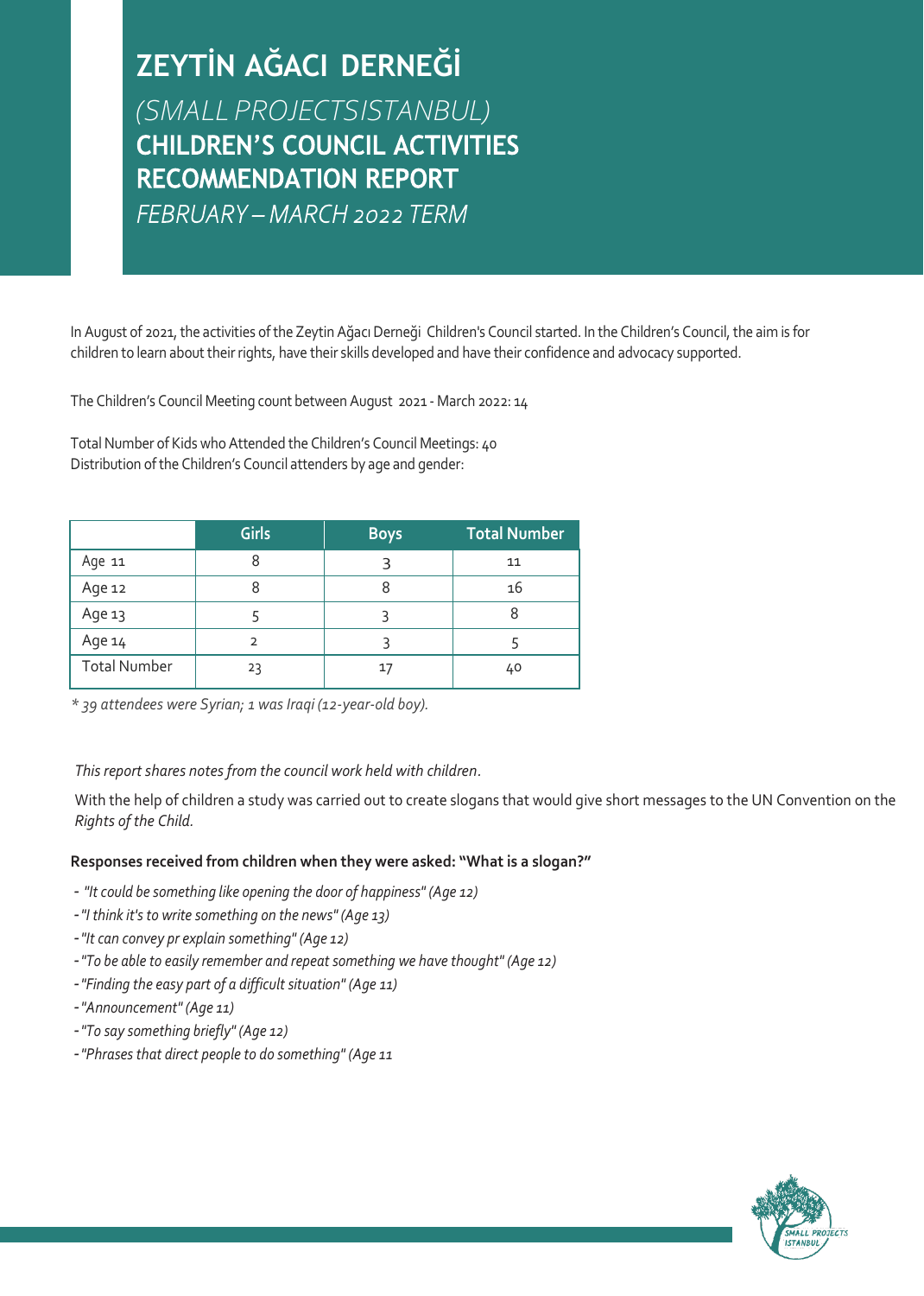#### **Responses received from children when they were asked: "What do you think is the most important article of the UN Convention on the Rights of the Child for you?"**

- *- "Children's Rights should be known by everyone. Because if everyone knows about children's rights, it will be heard and spread further" (Age 12)*
- *-"Life, survival and development" (Age 13)*
- *-"Freedom of Religion and Thought is very important for a child to express himself/ herself freely. Freedom of expression is also given to all people" (Age 12)*
- *- "Freedom of religion and thought, and making rights real" (Age 12)*
- *-"Sharing one's feelings freely" (Age 11)*
- *-"I think the most important article is that children's rights should be known by everyone" (Age 11)*
- *-"Freedom of religion and thought and children's rights should be known by everyone, these are the most important ones. " (Age 13)*
- *-"Children's rights should be known by everyone" (Age 12)*

#### **Responses received from children when they were asked: "If you wrote a slogan about the articles in the UN Convention on the Rights of the Child, what would you write?"**

- *- "Everyone must know the children's right" (Age 11)*
- *-"Everyone should know the children's rights, not just me" (Age 11)*
- *-"Respect for my religion is respect for my humanity" (Age 13)*
- *-"Do not make children's lives miserable, they deserve to live!" (Age 12)*
- *-" Do not touch children, give them a clean future!" (Age 12)*
- *-"Let's live with our rights, let's develop together" (Age 13)*
- *-"Take care of children, protect your future!" (Age 12)*
- *-"Freedom for people is freedom of expression" (Age 13)*
- *-"The first condition of happiness is health!" (Age 13)*
- *-"Live healthy, age healthily!" (Age 12)*

#### **Responses received from children when they were asked: "What do you remember from what we have learned so far about the Convention on the Rights of the Child and its articles"**

- *-"Everyone should know the children's rights, not just me" (Age 11)*
- *-"Respect for my religion is respect for my humanity" (Age 13)*
- *-"Do not make children's lives miserable, they deserve to live!" (Age 12)*
- *-" Do not touch children, give them a clean future!" (Age 12)*
- *-"Let's live with our rights, let's develop together" (Age 13)*
- *-"Take care of children, protect your future!" (Age 12)*
- *-"Freedom for people is freedom of expression" (Age 13)*
- *-"The first condition of happiness is health!" (Age 13)*
- *-"Live healthy, age healthily!" (Age 12)*

#### **Responses received from children when they were asked: "What do you remember from what we have learned so far about the Convention on the Rights of the Child and its articles?"**

- *-"There are many countries that are included in the contract. Turkey is among them" (Age 13)*
- *-"Every child has the right to life and education" (Age 12)*

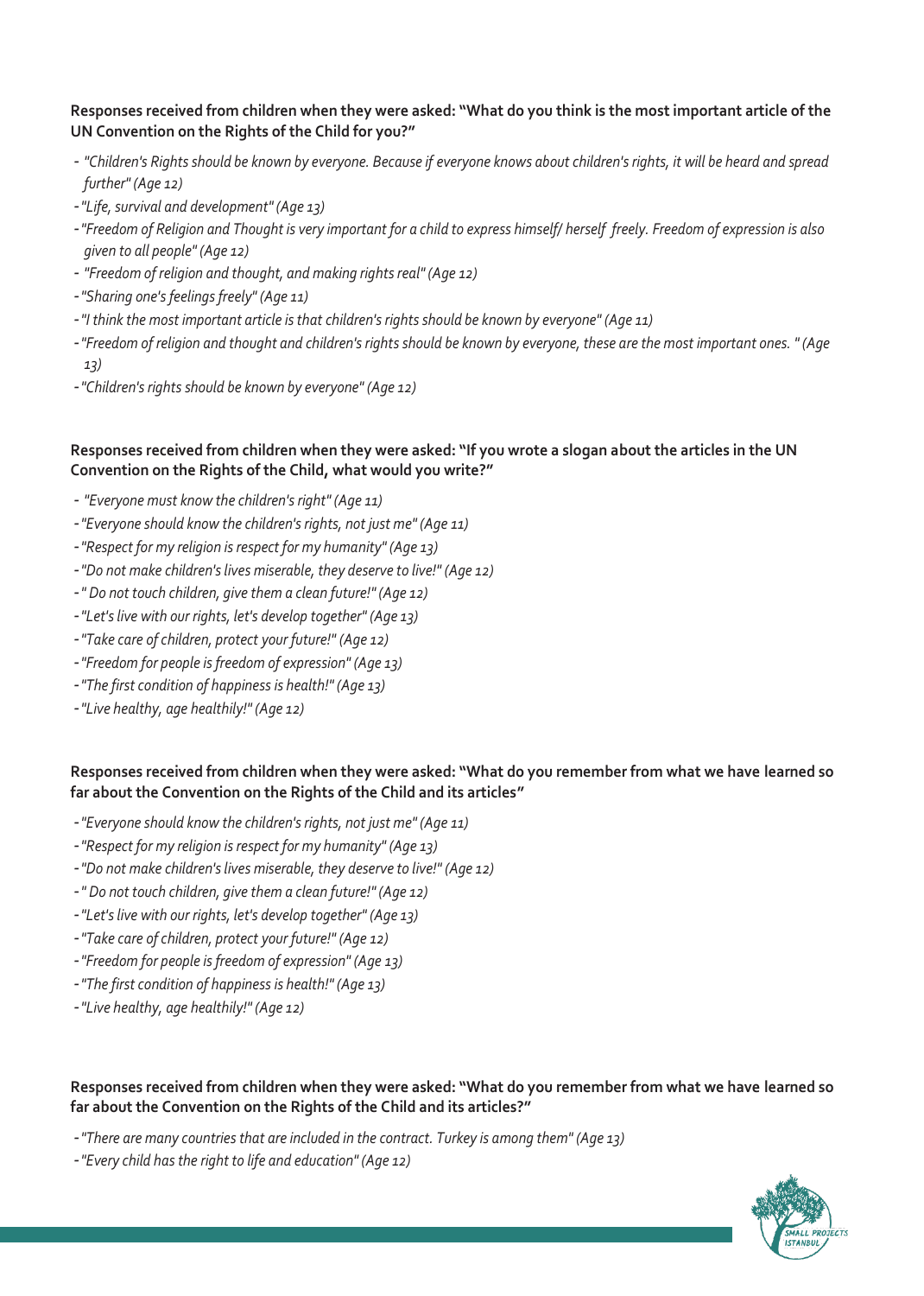- *-"We have the right to grow and develop" (Age 12)*
- *-"All balloons have the right to fly and they all do, just like balloons, children have rights and all are equal" (Age 12)*
- *-"No one can discriminate against us whether we are blonde or brunette" (Age 13)*
- *-"Let's imagine a house with flying balloons. Let the children be the house, and the balloons are the right. Without those balloons, children can't fly" (Age 11)*
- *-"For example, a child's father smokes but tells his child not to smoke. This child may smoke in the future, and her/his friends may also have an effect. We can do what we see, not what we are told" (Age 12)*
- *-"Everyone has the right to live in this world. No one can restrict another's freedom of life. Nobody can kill anybody." (Age 11)*
- *-"No one can interfere in another's life" (Age 13)*
- *-"For example, in the period of ignorance girls were killed. This means that those children have been deprived of their right to live." (Age 12)*
- *-"Everyone has the right to live and everyone is free to a certain extent. But it cannot be in a way that harms the rights of others." (Age 13)*
- *-"We wouldn't have a future if everyone didn't live in this world." (Age 12)*
- *-"Let's say a child is Syrian. He/she should be able to become a Turkish citizen if he wants to." (Age 11)*
- *-"If there are parents who harm their children in Europe, they take the child from them. After 5 years, they ask the child again. If he wants to return, he can return." (Age 11)*
- *-"Sometimes mothers give birth to their children and leave them in orphanages. Then, when they grow up they have to call their parents. However, every child has the right to live and grow up with their parents." (Age 11)*
- *- "For example, the house we live in will be painted. We can say our opinion about the color of our own room. This is our right." (Age 12)*
- *-"Sometimes adults can think wrong. Despite this, we, as children, are not taken seriously when we speak our minds." (Age 12)*
- *-"We want a field to be built on an empty land close to our house. The municipalities are telling us that these empty spaces are none of our business, something else will be done there." (Age 11)*
- *-"For example, our family will move to another place. They need to get our opinion too." (Age 12)*
- *-"No one can touch us without our consent." (Age 12)*
- *-"They can touch people with physical or mental disabilities without their consent. They think they don't understand." (Age 11)*
- *-"I want to spend my free time according to my pleasure. But our families want us to work even in times like these. They say always work! Work harder. " (Age 12)*
- *-"The state should protect children from abuse and violence. "(Age 12)*

#### **Responses received from children when they were asked: "What would you name it if they established an association for children's rights"**

- *-"Children's Rights Awareness Association" (Age 12)*
- *-"Children's Rights Protection Association" (Age 13)*
- *-"Association for Respecting Children's Rights" (Age 11)*
- *-"Children's Rights Ideas" (Age 11)*
- *-"Children's Rights and Children's Ideas" (Age 11)*
- *-"Branches of Children"*

\*The name of the association was chosen as "Association for the Protection of Child Rights" by the majority of votes.

#### **Responses received from children when they were asked: "What can be done by the association regarding children's rights"**

*-"Preparing brochures and holding meetings." (Age 12)*

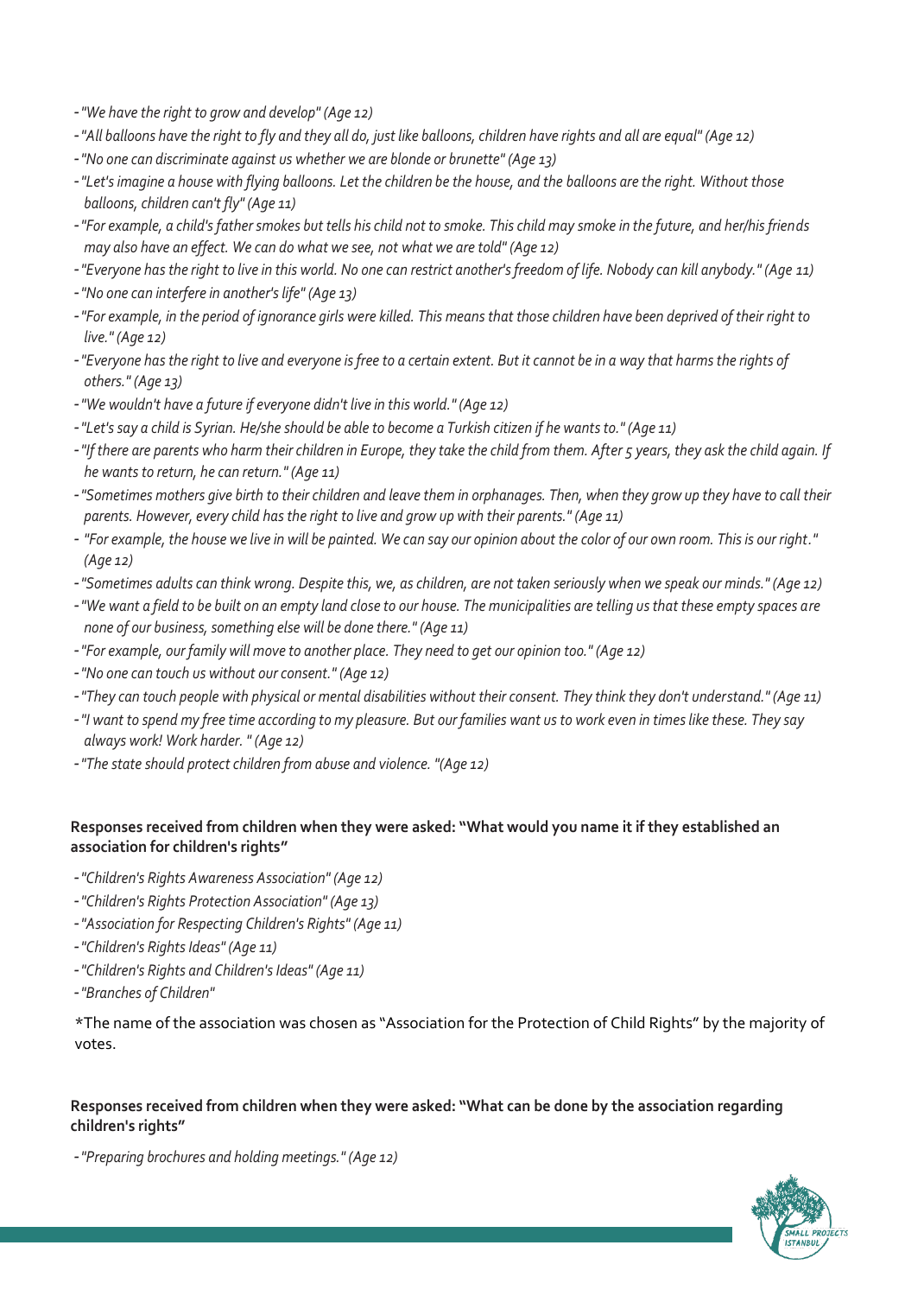- *-"We can publish a magazine or advertise in newspapers."(Age 11)*
- *-"We can give classes" (Age 11)*
- *-"We can arrange a venue and gather people there." (Age 13)*
- *-"We can introduce it to all people" (Age 12)*
- *-"We can advertise in the newspaper as a free picnic with the kids." (Age 13)*
- *-"We can promote the association and our work by opening a website or via a Youtube video."(Age 11)*
- *-"We can write essays for the magazine." (Age 12)*

#### **Responses received from children when they were asked: "What could be the first work of the association for children"**

- *-"All children should write about their rights." (Age 12)*
- *-"We can prepare a board game about children's rights." (Age 13)*
- *-"We can have a picnic." (Age 11)*
- *-"We can prepare slogans and posters while having a picnic." (Age 13)*
- *-"Picture drawing activity can be done."(Age 11)*
- *-"We can draw a picture of how we want to live but can't."(Age 13)*
- *-"We can make children happy by giving gifts more often."(Age 13)*
- *-"We can distribute food to the hungry children." (Age 12)*
- *-"Each child will write a name on a piece of paper and put it in a jar, and the person whose name comes up will be given a gift." (Age 13)*
- *-"We can create solutions for blind children in Africa." (Age 12)*
- *-"We can give jobs to the families of the children." (Age 13)*

In February, Istanbul Asks Children Project activities were implemented with the children of the Olive Tree Association (Small Projects Istanbul) Children's Council members. The main idea of the project was to enable children to discuss Istanbul's Maintenance Masters in a free and pleasant environment with an interactive method to express how they perceive the city by working on a specially designed map of Istanbul to identify their beautiful and proud sides, deficiencies and problems together. Also, to enable them to put forward their demands and solutions regarding these issues.

With the Istanbul Asks Children Project, the members of the Council both experienced a participatory democracy and said "we are here too" in this city with their motivation and active participation through the problems they pointed out and the solutions they produced.